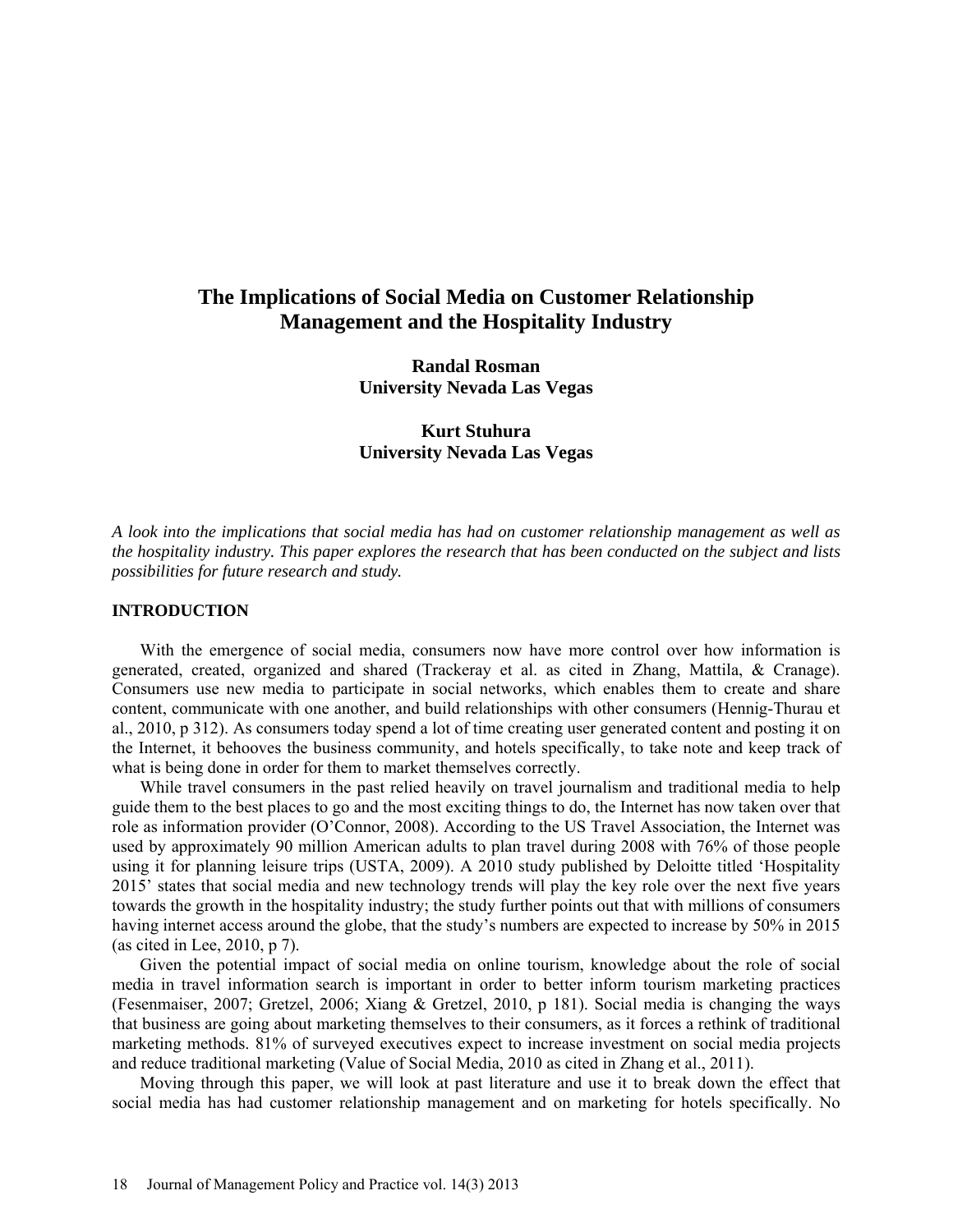rational person can deny the fact that social media has changed the world of marketing, as marketing and advertising are no longer confined to the three main channels of the 1970s, 80s and 90s, print, radio and television. Nowadays consumers can be reached at all times in almost any place they go thanks to the proliferation of Internet capable smart phones, and this means that companies must work hard to keep their brand and image relevant and on point. Another thing that we are going to be looking at is how the new social media has affected companies' relationships with their customers, especially as it pertains to the ease of which consumers can now complain or compliment a company. With so many online rating sites, as well sites where people can publish personal thoughts via written or video format, companies nowadays have an amazing opportunity to become more directly involved with their consumers. The hospitality industry in general has been affected tremendously by the advent of the new forms of social media, as they are no long only being judged by a set of formal criteria decided upon by travel guide writers, but now are open to reviews that can be read by the "everyman". We will be looking at how these new travel related websites, be they advertising or review, are helping and possibly hurting the hotel industry as it attempts to play catch up with this new media.

## **LITERATURE REVIEW**

#### **The Impact of Social Media on Customer Relationship Management**

In the era of new media, managing customer relationships is like playing pinball companies serve up a "marketing ball" (brands and brand-building messages) into a cacophonous environment, which is then diverted and often accelerated by new media "bumpers," which change the offering's course in chaotic ways. After the marketing ball is in play, marketing managers continue to guide it with agile use of the "flippers," but the ball does not always go where it is intended to and the slightest miscue can be amplified into a catastrophic crisis (Hennig-Thurau et al., 2010, p 313).

This statement holds its ground today as well as it did a year ago if not more so as the United States economy heads towards a possible double-dip recession. Nowadays the concept of brand loyalty is an important one as marketers advertising and promotion budgets are cut, and it is much easier to keep someone buying a good than to convince a new person to start buying it.

Customer relationship management (CRM) is important to marketers and brands today as they strive to keep their customers from "straying" to opposing brands. Customer relationship management is defined as a process which helps in profiling prospects, understanding their needs, and in building relationships with them by providing the most suitable products and enhanced customer service ("Customer Relationship Management", n.d.). SCRM, which is the combination of social media and CRM, is described as the business strategy of engaging customers through social media with the goal of building trust and brand loyalty (Woodcock et al., 2011, p 52).

With the advent of the Internet, and social media in particular, it has never been easier to connect with ones consumers than it is now. Traditional CRM helps to manage customer relationships on a huge scale, but it does not help in building mutual trust between buyers and sellers as it is impossible to build trust with thousands of customers over e-mail, mail, or phone (Woodcock et al., 2011, p 53). Nowadays more than ever trust is a major factor is buyer-seller relationships, as we only have to look at China to see how much a company can fall after losing their customers trust. According to Woodcock et al., SCRM is how:

We [the marketer] help you engage with us, whenever you need to, wherever you are, in ways that are convenient to you; provide you with the personal experience you need to keep you engaged, informed, interested and maybe even entertained; transact with each other, or through third parties, in ways that are mutually valuable; get to know each other over time so that we can tailor what we do (and how we do it) with you in mind (2011, p 52).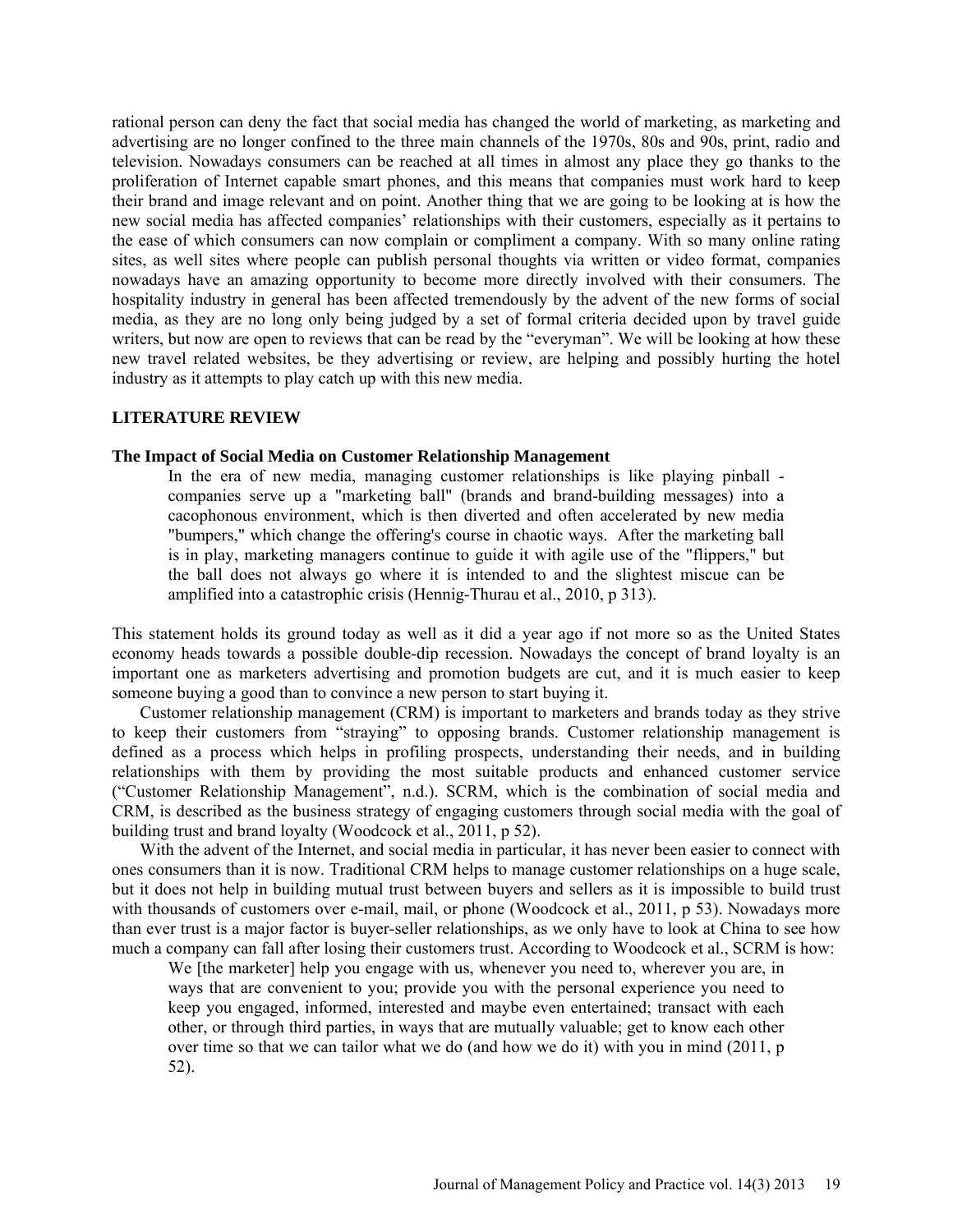As you can see, SCRM is very individually focused, and since a large part of CRM deals with building trust, it is important that the consumer be made to feel that they are important to your brand or company. SCRM can also be useful for a company, as it supports the whole customer lifecycle, and should lead to increased sales and decreased costs if implemented correctly (Woodcock et al., 2011, p 55).

Customer relationship management is not a new concept, nor has it tenets changed dramatically; it is just the way that it is carried out now that has changed. Kierzkowski et al., (1996) point out that retaining customers is the perquisite for learning and building relationships with them, and Chan and Guillet (2011) continue on by pointing out that providing interesting and valuable content on social media sites has become very important for that reason (p 365). It is essential for marketing managers to continuously find a solution to appeal to and to keep new and current customers (Schneider, 2009 as cited in Lee, 2010, p 2). Since, as Lee (2010) points out, when a company gets their customers involved and engaged, it leads to lasting working relationships (p 7). Furthermore, there is a strong correlation between high customerretention rates and sustainable profits (Murphy et al., 2003, p 73), which goes to explaining why social media should be considered a key element these days in CRM.

A significant part of CRM, and usually the first step in the relationship process is getting to know your consumers, their likes, dislikes, and things of that nature. This learning process has been going on for years, especially in the hotel industry, with the comment cards that guests would fill out. As Stringam and Gerdes Jr (2010) state, hoteliers have found that review of the information in comment cards enabled them to make management decisions that resulted in improved service operations, increased profitability of the hotel, and increased the loyalty of hotel guests (p 776). It is important that companies listen to their customers, because by doing so they might just be able to avoid a pitfall down the road.

Social media can make it much easier for companies to learn about their customers, even if it's just by reading what they write online. Kaplan and Haenlein (2010) say that companies should find out what their consumers would like to hear, what they would like to talk about, and what they might find interesting, enjoyable, and valuable; then the company should go about developing and posting content that fits those expectations (p 66). O'Connor (2008) also points out that becoming friends with the customer allows companies to see first-hand what their customers are like, and can be an incredible source of market intelligence, as it can give them access to information that would be difficult or impossible to obtain otherwise.

Another important step in the CRM process is that of retaining consumers. Woodcock et al., (2011) point out that through the use of SCRM a company can get to know their high value customers, and then proceed to market accordingly to those customers (p 56), ideally creating the feeling for the customer of being in a one-on-one relationship with the company or brand. This is one of the major pluses of using social media in CRM, as it has the ability to create a sense of trust between the marketer and the consumer, and it can also lead to better customer service. Murphy et al., (2003) show that customer service has a strong link to customer satisfaction, which then yields customer loyalty and long-term profitability (p 76). It has also been shown that when a company gets their customers involved and engaged, it can lead to lasting working relationships with organizations (Lee, 2010, p 7), and that maintaining ongoing contact is essential to developing and keeping that relationship (Keirzkowski et al., 1996, p 15).

The third step in the customer relationship management cycle is engaging the customer, because through engaging the customer, you can keep them on your side. Woodcock et al. (2011) state that it is clear that the greater the consumer engagement, the greater the financial value of the customer, and that a deeply engaged, or committed consumer has  $5x-8x$  the value of an average consumer (p 56). This means that if you are able to engage your consumers and move them from just being mildly committed to engaged, you increase the value of that consumer for your company.

Different types of social media can have different effects on consumers and consumer brand relationships. A fan page on Facebook allows customers to communicate with one another, and more importantly, to communicate with the company (Zhang et al., 2011, p 1). The use of corporate blogs enables companies to strengthen relationships with their customers (Lee, 2011, p 17), as the customers are kept abreast of the happenings at the company and therefore feel involved. Firms are also increasingly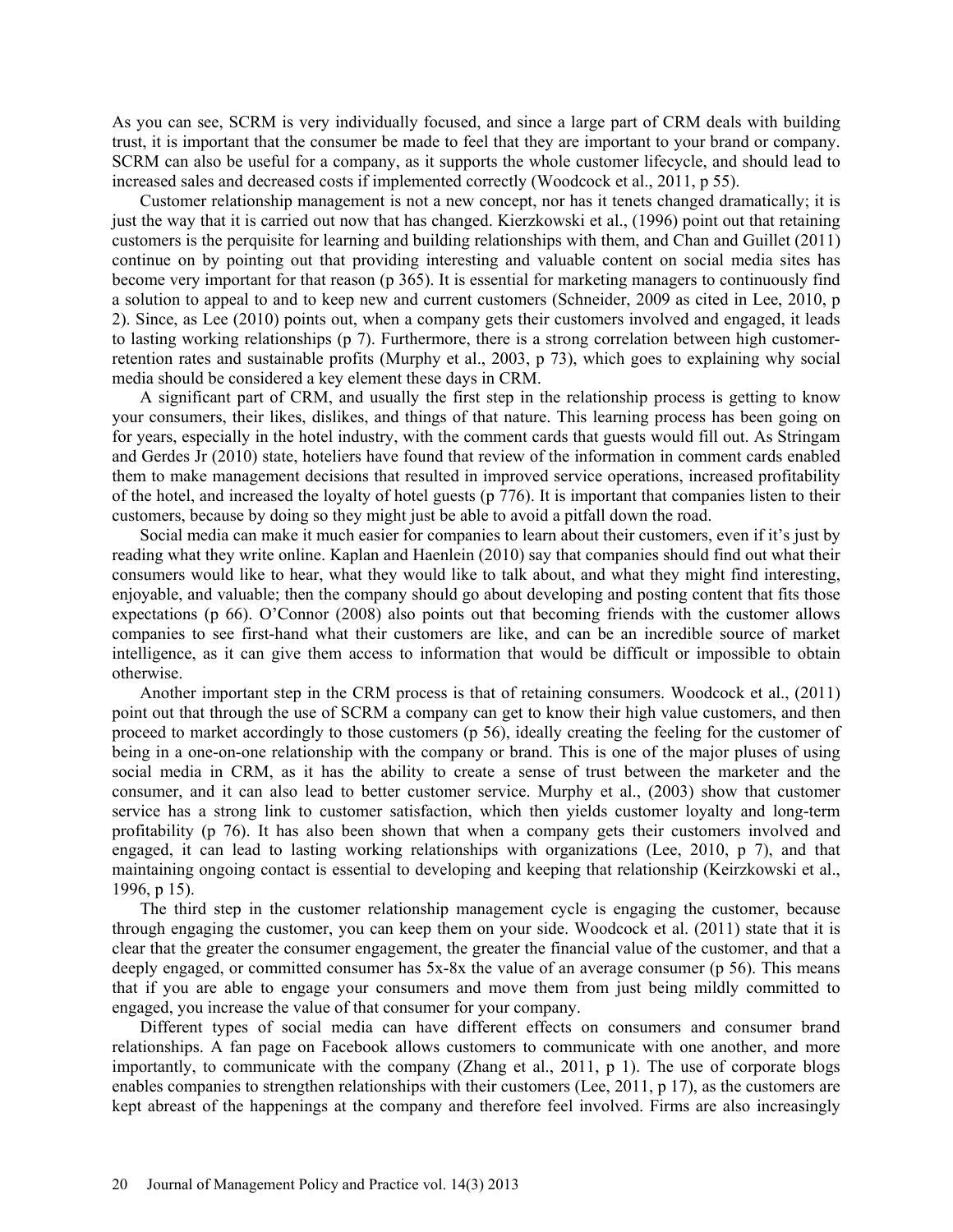trying to use online communities to enhance their customer relationships (McAlexander, Schouten, and Koenig, 2002, as cited in Hennig-Thurau et al., 2010, p 319). For example, in online communities of information technology firms such as Hewlett-Packard and Microsoft experienced customers support peer customers who face product-related problems ("consumer support forums"; e.g., Mathwick, Wiertz, and De Ruyter 2008, as cited in Hennig-Thurau et al., 2010, p 319).

As mentioned previously, the hospitality industry has been very involved in customer relationship management for years. Tourism businesses and organizations have adopted the Internet as one of the primary communication channels for gaining and retaining visitors (Buhalis and Law, 2008; Pan et al., 2011). Jeong and Jeon (2008) point out that with varied formats of CGM, the hospitality industry is becoming more open minded about listening to customers' unfiltered and candid experiences about it offerings. In doing so the industry immediately addresses issues and acts appropriately to establish a lifelong relationship with its customers (Starkov & Price as cited in Jeong & Jeon, 2008, p 124). In a look towards the future, O'Connor (2010) identifies that hotels will need to actively embrace the concepts of social networks and user-generated content, and try to leverage these developments to generate incremental business and build customer loyalty (p 769).

To sum up, when harnessed with CRM, social media can deliver financial benefits to companies in every sector. The benefits are centered on 'customer engagement' and are not peripheral but fundamental to driving business performance. Financial benefits apply across the customer lifecycle, in acquisition, retention, value development and managing cost to serve (Woodcock et al., 2011). In addition, engaged consumers on social media have the desire to actively engage and to become both producers and consumers of information, so called "prosumers" (Toffler, 1980, as cited in Kaplan and Haenlein, 2010, p 66).

#### **The Impact of Social Media on Hotels**

When it comes to hotels, the Internet and social media has changed how they do business over time. As Litvin et al. (2008) point out, cyberspace has presented marketers with new avenues to improve the efficiency and effectiveness of communication, and new approaches for the acquisition and retention of customers (p 458). Hotels and social media appear to be a great fit, as hotels are information gatherers and always try and get repeat business from their consumers. These days, hotels use the Internet to provide information and to promote and distribute their products and services (Murphy et al., 2003, p 72). They realize that in order to stay competitive in the digital world, the hotel has to be engaged or involved with their intended consumers, usually through some form of social media, while increasing awareness about their brand and building relationships with both new and loyal customers (Lee, 2010, p 11). On the whole, the popularity of travel distribution over the Internet has provided hoteliers and consumers alike the opportunity to review consumer generated content across the industry. This is important because when used together, these reviews and ratings provide a powerful tool and a wealth of data to hotel management (Stringam & Gerdes Jr., 2010, p 775).

When it comes to social media sites, there are a lot out there, and they tend to vary in importance from place to place around the world; here is a look at some of the social media sites that are popular with hotels. According to a study done by Chan and Guillet (2011), among the 23 social media sites investigated in their study, Twitter (56.7%) and Facebook (53.7%) were the most widely used social media sites in the industry (p 353). Following those were YouTube (38.8%), Flickr (26.9%), and TripAdvisor (23.9%) (p 353), so as you can see, hotels appear to be on more than one social media site at a time. A few other interesting facts from their study was that only 15 out of the 67 hotels that they surveyed used blogs for marketing purposes, and that few of the hotels surveyed used Second Life, MySpace, or LinkedIn as a way to stay connected with their consumers (p 354). This is not necessarily a bad thing though, because as Chan and Guillet (2011) point out, hotels do not need to be present on all social media sites, and they should take firm-specific traits into consideration when deciding which social media to use (p 365).

When it comes down to joining a social media site, it is important that hotels do so without hesitation and with a plan. Social media can be very useful for a hotel, as not only does it let them interact with their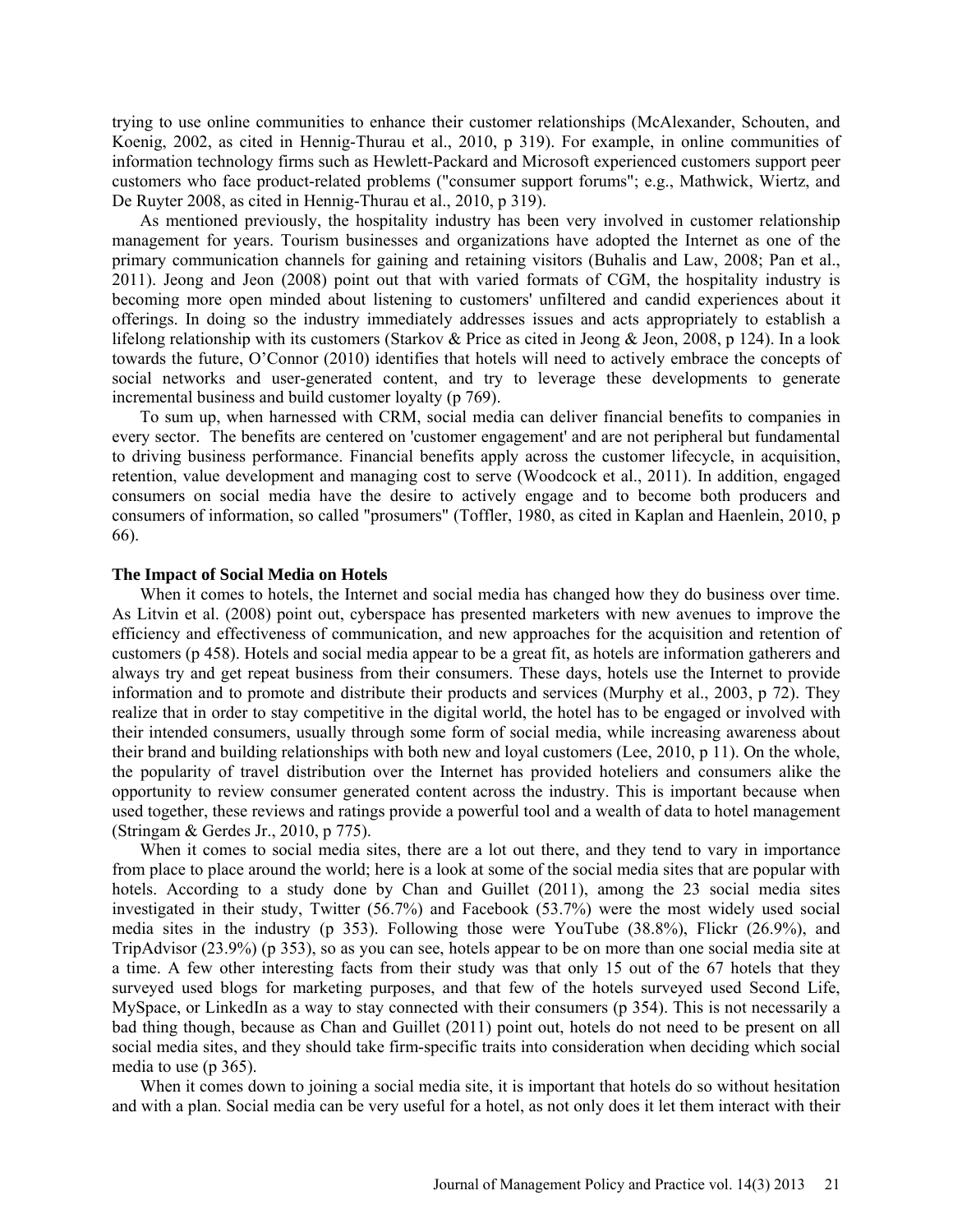consumers, it can help them to move product as well. As O'Connor (2008) puts it, from the supplier perspective, the highly perishable nature of travel products makes effective distribution particularly important, as any unsold item cannot be stored and subsequently consumed at a later date. Using social media as a marketing tool can also provide a good ROI for a hotel, as it requires a low cost of investment, and yet can provide so many benefits. This is confirmed by Hailey who says that there are advantages in marketing through social media, low cost investment, direct consumer communication, brand communication and also it acts like a verbal evidence theory that people tend to believe when compared to commercial advertising (as cited in Lee, 2010, p 8). Buhalis and Law (2008) also point out that by being on social media, hotels can learn more about their users, and in turn, use their new gained knowledge to more effectively market themselves to their consumers, as well as provide new products or offerings that their consumers might enjoy. In general, by joining a social media site, a hotel opens itself up to opportunities that it would not as easily have otherwise, such as the ability to gather consumer information, see trends in the industry, and create better relationships with its consumers.

When it comes to hotels and consumer generated media (CGM), hotels and consumers use it in different ways. For consumers, CGM seems to be a way for them to double-check what they have heard about the hotel or destination that there are going to. According to Gretzel  $& Yoo$ , word-of-mouse recommendations have been shown to affect the purchase decisions and public perceptions of hotels (as cited in Stringam & Gerdes Jr, 2010, p 775). Another study by Gretzel et al., quote statistics from Complete, Inc. that suggest that almost half of travel purchasers used CGM in their travel planning, and that one-third found its input useful (as cited in O'Connor, 2010, p 760). The issue of trust is also brought up when dealing with CGM, and it is important for hotels to note that in a survey carried out by TimesOnline in 2007, 82% of respondents trust reviews posted on a travel review site like TripAdvisor.com (McGarth & Keenan, as cited in Jeong & Jeon, 2008, p 125). If consumers are so trusting of what is put on travel review sites like TripAdvisor, it behooves hotels to pay attention to what is being said on there, and to act accordingly.

There are two ways for hotels to use CGM, they can either create it themselves, or react to what others are putting online. In the case of company created media, the key for the hotel is to stimulate usage and to make bulletin boards interesting and lively so that consumers return often to their site (Litvin et al., 2008, p 464). Examples of hotel created media include the blog, Marriott on the Move!, which is used by Bill Marriott, Chairman and CEO of Marriott International, to engage in a dialogue with consumers. Another example would be the Wynn Las Vegas and Encore hotels using Twitter and Foursquare to stay connected with their guests (Lee, 2010, p 13), and using those applications to provide up to the minute updates on happenings around the hotels.

When it comes to using the CGM that consumers are posting online, one of the most important things a hotel can do is to listen and learn. The best way to gain a full understanding of a customer's feelings about a hotel is to analyze the content of the customer's comments (Lewis & Pizam, 1981; Pullman, McGuire, & Cleveland, 2005; Stringam & Gerdes Jr, 2010, p 776), and these comments can now be posted anywhere on the Internet. Analysis of guest comments is not something new for hotels; they have used it for years to help them correct problems with services or products that have been pointed out to them. This in turn had the ability to lead hotels to greater profitability as they could become more efficient, and could also create loyalty as consumers could see that their comments were taken to heart, and so there a bond could form between the two. A salient point broached by Jeong and Jeon (2008) was that managers, by listening to guests' voices about their hotel experience, have an opportunity to review and re-evaluate their operational strategies and management goals against industry norms and performance averages (p 136). Jeong and Jeon (2008) also point out that:

Hotel review sites seem to provide hotel management with valuable market information that is not directed by researchers, but freely volunteered by guests, thereby offering a raw opportunity to read industry performance trends as well as benchmark a hotel against the industry in general. (p 137)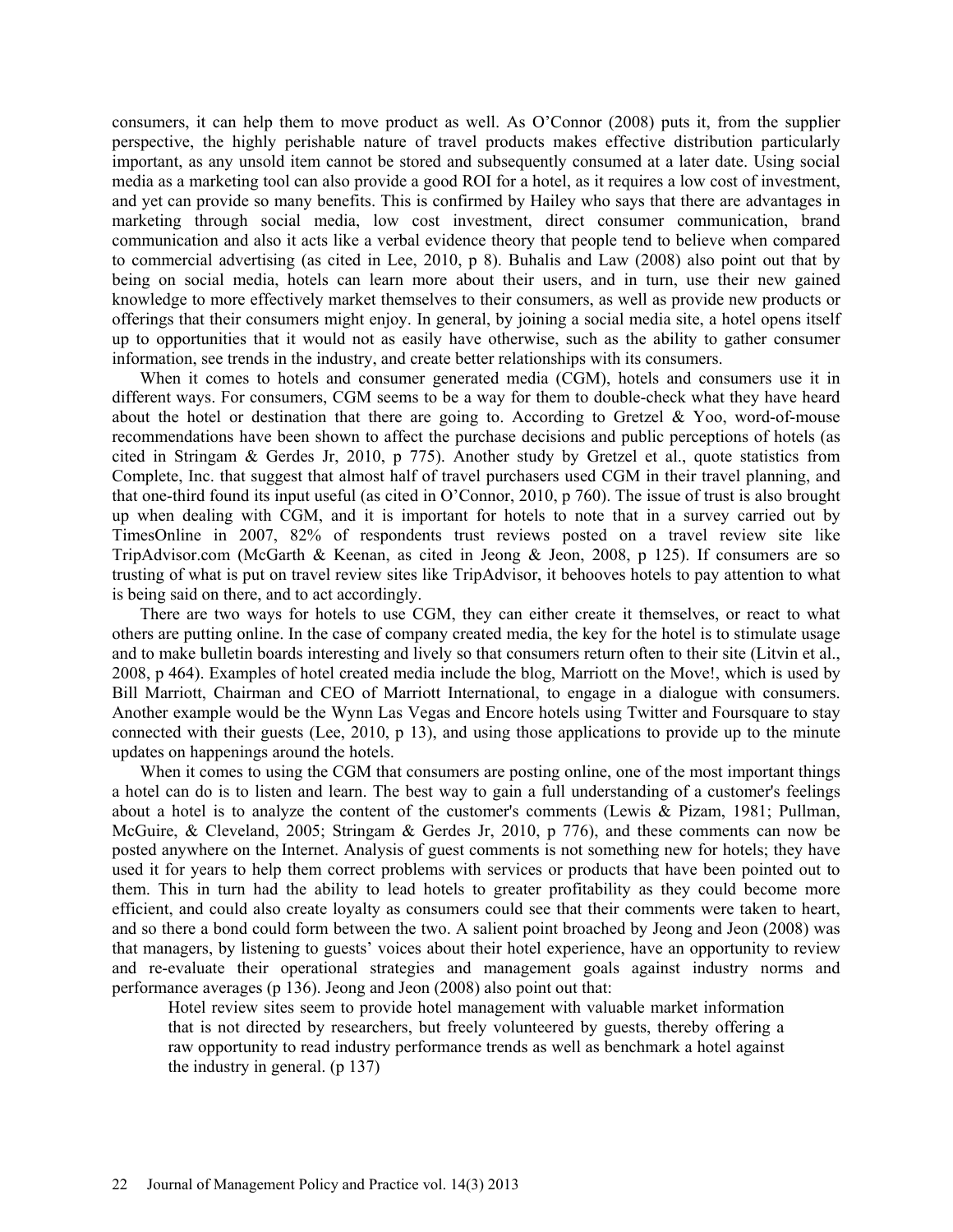What is better than free information that can help you as a business to grow and possibly prosper? Very little, so it is important for hotels to take note of CGM and to monitor it closely so that they can track industry and customer trends, as well as learn about improvements that they might need to make.

One of the main types of CGM that hotels deal with frequently is that of EWOM, and due to the Internet, it can spread quickly to everyone. According to the Cornell Center for Hospitality Research, hotels have relatively little control over consumer generated ratings and word-of-mouse recommendations (as cited in Stringam & Gerdes Jr, 2010, p 775), which means that hotels must always be reacting to it. This is important, especially in the case of hotels, as EWOM is thought to be particularly important for services (particularly those that are complex or are associated with high risk such as leisure travel), as their intangible nature makes pre-purchase trial impossible (Mazzarol, Sweeney, & Soutar, 2007 as cited in O'Connor, 2010, p 758). Kirkpatrick and Roth (2005) point out that you can also manage EWOM for the purpose of revenue generation (as cited in Litvin et al., 2008, p 463), since people will see positive EWOM as a recommendation for your property, and can therefore drive consumers to choose you over a competitor. Litvin et al. (2008) also say that by allowing and encouraging EWOM on the company created social media site through posted comments, it can provide the host company genuine and untainted consumer feedback, while at the same time providing a service recovery mechanism to reply, rebut, or rebuff negative comments (p 464). That does not have to just apply though for the company's own social media site; it is important that hotels continuously track what is being said about them everywhere on the Internet, especially on travel review sites. As O'Connor (2010) points out, on TripAdvisor, hotels have the opportunity to post a management response to each review (p 762), however, that fact does not seem to be being taken advantage of. Chan and Guillet (2011) in their study of Hong Kong Hotels and social media, found that only about 24% of hotels responded to customer reviews on TripAdvisor, and of those that replied, 25% only provided a one-off response (p 353-354). It is important for hotels to get involved in responding to EWOM, especially negative EWOM, as it has the ability to drive customers away if they are given no context for the negative review.

In summation, tourism businesses need to better monitor the information sources from the third-party and Web 2.0 websites such as TripAdvisor.com and take advantage of them (Pan et al., 2011, p 373). For hotels using social media, Kierzkowski et al. (1996) states that frequent updating is important, as fresh but still valuable content keeps customers returning to your site. A final point that needs to be stressed is that some hotels seem to have the misconception that social media is just another advertising channel. Ergo, they fail to socialize, respond, interact, and build relationship with customers, which is an essential component of SM (Briscoe, 2009; Kaplan & Haenlein, 2010; Scott, 2007; Tylee, 2009; Xiang & Gretzel, 2009; Chan & Guillet, 2011).

### **IMPLICATIONS, LIMITATIONS, AND FUTURE RESEARCH**

The present study builds on the work of Chan and Guillet (2011), but this study has a different scope. Chan and Guillet look into how the hotel industry as a whole in Hong Kong is utilizing social media marketing, whereas my study looks specifically at four and five diamond hotels located in the Las Vegas area.

While the study has not yet been completed, from looking at the literature, it can be extrapolated that hotels in general are for the most part not using social media to its full potential, and in many cases are using it incorrectly. It can be inferred that hotels need to change up their marketing game plans in some cases in order to take advantage of social media and all the benefits that it may contain. From the literature we can also see that online word-of-mouth, EWOM, has a large influence of users of Internet travel review sites, whether it is on TripAdvisor or on Facebook.

This study is very limited in its scope as it only looks at 30 hotels, and should not be generalized for the industry as a whole. This study specifically looks at four and five diamond hotels, and as is the case in most places, they are not the dominant supplier of rooms in the Las Vegas hotel industry. This study is also limited in that it uses second hand data in compiling its information, and that it only takes its data from a short window of time.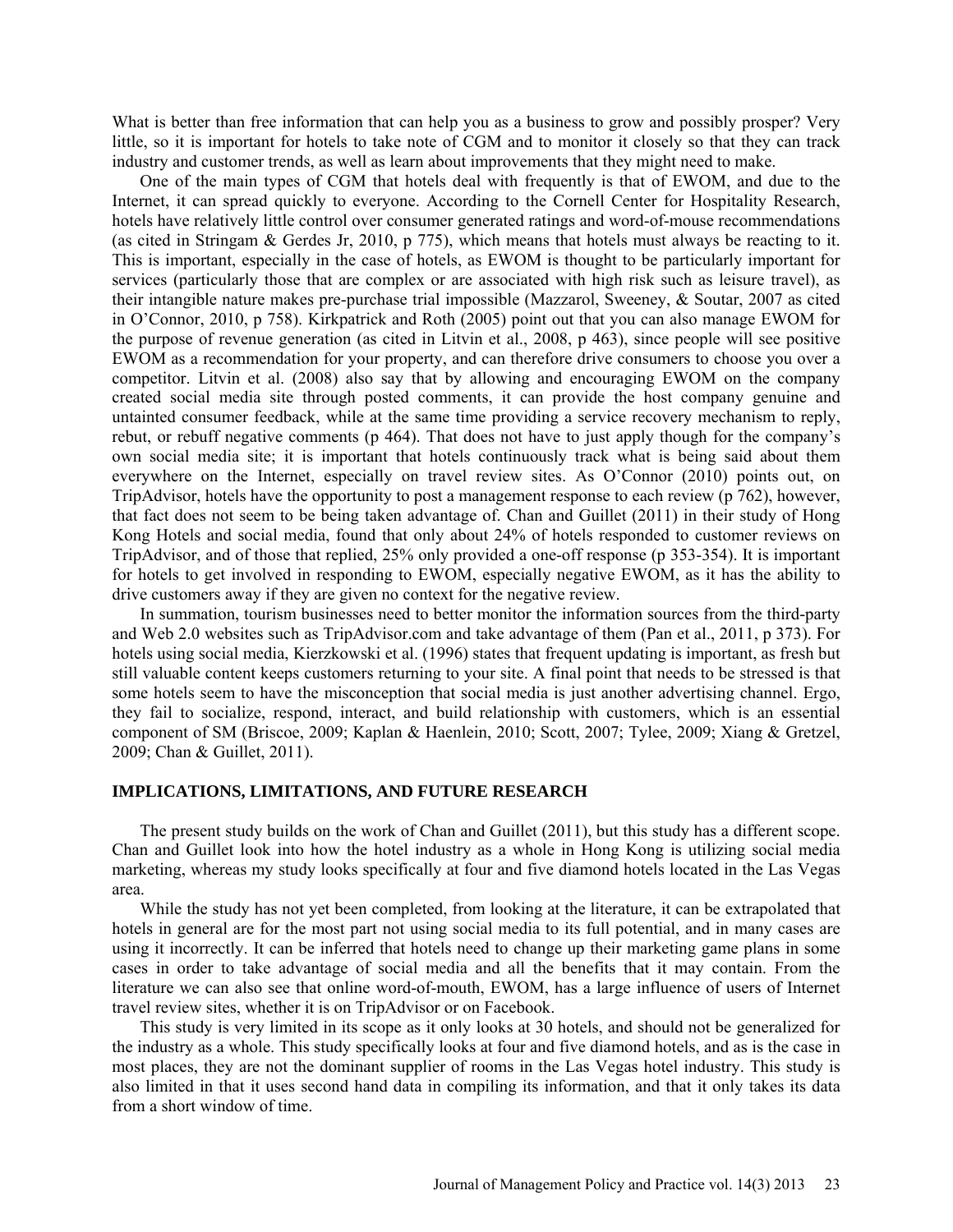Future research might want to look at other parts of the Las Vegas hotel industry and its use of social media marketing, or even look at any major metropolitan city in the United States as few studies seem to have been done on it yet. Alternatively, researchers may choose to replicate this study and see if hotels have improved or regressed in their use of social media over time.

## **REFERENCE LIST**

Alexa. (2011). Flickr.com Site Info. Retrieved from:<http://www.alexa.com/siteinfo/Flickr.com>

Brand Management. (n.d.). In *Business Dictionary*. Retrieved from: <http://www.businessdictionary.com/definition/brand-management.html>

Buhalis, D., Law, R. (2008). Progress in information technology and tourism management: 20 years on and 10 years after the Internet – The state of eTourism research. *Tourism Management, 29, 609-623.* doi: 10.1016/j.tourman.2008.01.005

Customer Relationship Management. (n.d.). In *Business Dictionary*. Retrieved from: <http://www.businessdictionary.com/definition/customer-relationship-management-CRM.html>

Chan, N. L., & Guillet, B. D. (2011). Investigation of Social Media Marketing: How Does the Hotel Industry in Hong Kong Perform in Marketing on Social Media Websites?, *Journal of Travel & Tourism Marketing, 28(4), 345-368*. doi: 10.1080/10548408.2011.571571

Gretzel, U., Kang, M., & Lee, W. (2008). Differences in Consumer-Generated Media Adoption and Use: A Cross-National Perspective. *Journal of Hospitality & Leisure Marketing, 17(1-2), 99-120.*  doi: 10.1080/10507050801978240

Hennig-Thurau, T., Malthouse, E. C., Friege, C., Gensler, S., Lobschat, L., Rangaswamy, A., & Skiera, B. (2010). The Impact of New Media on Customer Relationships. *Journal of Service Research, 13, 311- 329.* doi: 10.1177/1094670510375460

Huang, Y., Basu, C., & Hsu, M. (2010). Exploring Motivations of Travel Knowledge Sharing on Social Network Sites: An Empirical Investigation of U.S. College Students. *Journal of Hospitality Marketing & Management, 19(7), 717-734.* doi: 10.1080/19368623.2010.508002

Jeong, M., Jeon, M. M. (2008). Customer Reviews of Hotel Experiences through Consumer Generated Media (CGM). *Journal of Hospitality & Leisure Marketing, 17(1-2), 121-138.*  doi: 10.1080/10507050801978265

Kaplan, A. M., Haenlein, M. (2010). Users of the world, unite! The challenges and opportunities of Social Media. *Business Horizons, 53,* 59-68.

Kierzkowski, A., McQuade, S., Waitman, R., & Zeisser, M. (1996). Marketing to the Digital Consumer. *The McKinsey Quarterly, 1996 (number 3)*, 5-21.

Las Vegas Visitors Convention Authority. (2010). 2010 Las Vegas Year-to-Date Executive Summary. Retrieved from:<http://www.lvcva.com/getfile/624/ES-YTD2010.pdf>

Las Vegas Visitors Convention Authority. (2010). 2010 Las Vegas Visitor Profile. Retrieved from: <http://www.lvcva.com/getfile/107/2010%20Las%20Vegas%20Visitor%20Profile.pdf>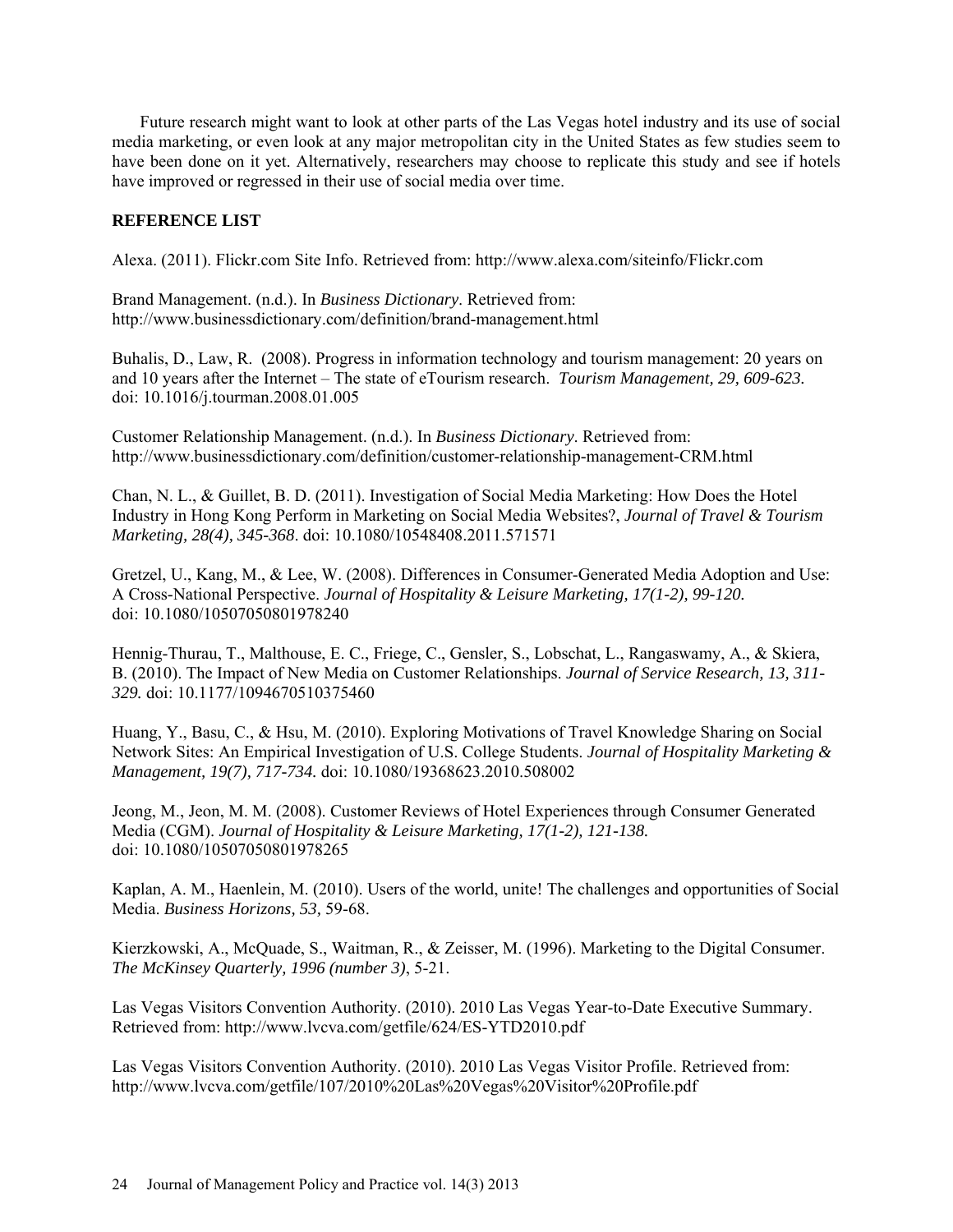Lim, W. (2010). The Effects of social media networks in the hospitality industry. (Professional Paper). Retrieved from Digital Commons. (693)

Litvin, S. W., Goldsmith, R. E., & Pan, B. (2008). Electronic word-of-mouth in hospitality and tourism management. *Tourism Management, 29, 458-468.* doi: 10.1016/j.tourman.2007.05.011

Miniwatts Marketing Group. (2011). Internet World Stats. Retrieved from: <http://www.internetworldstats.com/stats.htm>

Murphy, J., Olaru, D., Schegg, R., & Frey, S. (2003). Swiss Hotels' Web-site and E-mail Management: The Bandwagon Effect. *Cornell Hospitality Quarterly, 44, 71-87.* doi: 10.1177/0010880403441008

Myron, D. (2010). What is CRM?. Retrieved from: [http://www.destinationcrm.com/Articles/CRM-](http://www.destinationcrm.com/Articles/CRM-News/Daily-News/What-Is-CRM-46033.aspx)[News/Daily-News/What-Is-CRM-46033.aspx](http://www.destinationcrm.com/Articles/CRM-News/Daily-News/What-Is-CRM-46033.aspx)

O'Connor, Peter. (2008, September). Online Social Media and Travel – International. Retrieved from: [http://academic.mintel.com.ezproxy.library.unlv.edu/sinatra/oxygen\\_academic/search\\_results/show&/disp](http://academic.mintel.com.ezproxy.library.unlv.edu/sinatra/oxygen_academic/search_results/show&/display/id=387948/display/id=387948/display/id=387948/display/id=393661/display/id=387948) [lay/id=387948/display/id=387948/display/id=387948/display/id=393661/display/id=387948](http://academic.mintel.com.ezproxy.library.unlv.edu/sinatra/oxygen_academic/search_results/show&/display/id=387948/display/id=387948/display/id=387948/display/id=393661/display/id=387948)

O'Connor, P. (2010). Managing a Hotel's Image on TripAdvisor. *Journal of Hospitality Marketing & Management, 19(7), 754-772.* doi: 10.1080/19368623.2010.508007

O'Reilly, T. (2005, September 30). *What is Web 2.0.* Retrieved from <http://oreilly.com/web2/archive/what-is-web-20.html>

Pan, B., Xiang, Z., Law, R., & Fesenmaier, D. R. (2011). The Dynamics of Search Engine Marketing for Tourist Destinations. *Journal of Travel Research, 50, 365-377.* doi: 10.1177/0047287510369558

Stringham, B.B., Gerdes Jr., J. (2010). An Analysis of Word-of-Mouse Ratings and Guest Comments of Online Hotel Distribution Sites. *Journal of Hospitality Marketing & Management, 19(7), 773-796.* doi: 10.1080/19368623.2010.508009

Terrell, K., & Kwok, L. (2011). Proceedings from 2011 Graduate Students Research Conference: *Organizational Impression Management Behaviors in Social Media: A Perspective of a Social Networking Site.* Amherst, MA: ScholarWorks.

TripAdvisor. (2011). About TripAdvisor. Retrieved from: [http://www.tripadvisor.com/pages/about\\_us.html](http://www.tripadvisor.com/pages/about_us.html)

Unknown. (2011). Facebook. Retrieved from:<http://www.facebook.com/facebook?sk=info>

U.S. Travel Association. (2009). Travel Facts and Statistics. Retrieved from: <http://www.ustravel.org/news/press-kit/travel-facts-and-statistics>

Walden, P., Carlsson, C., & Papageorgiou, A. (2011). Proceedings from  $44<sup>th</sup>$  Hawaii International Conference on System Sciences: *Travel Information Search – The Presence of Social Media*. Manoa, HI: IEEE.

Woodcock, N., Green, A., Starkey, M. (2011). Social CRM as a business strategy. *Journal of Database Marketing & Customer Strategy Management, 18, 50-64.* doi: 10.1057/dbm.2011.7